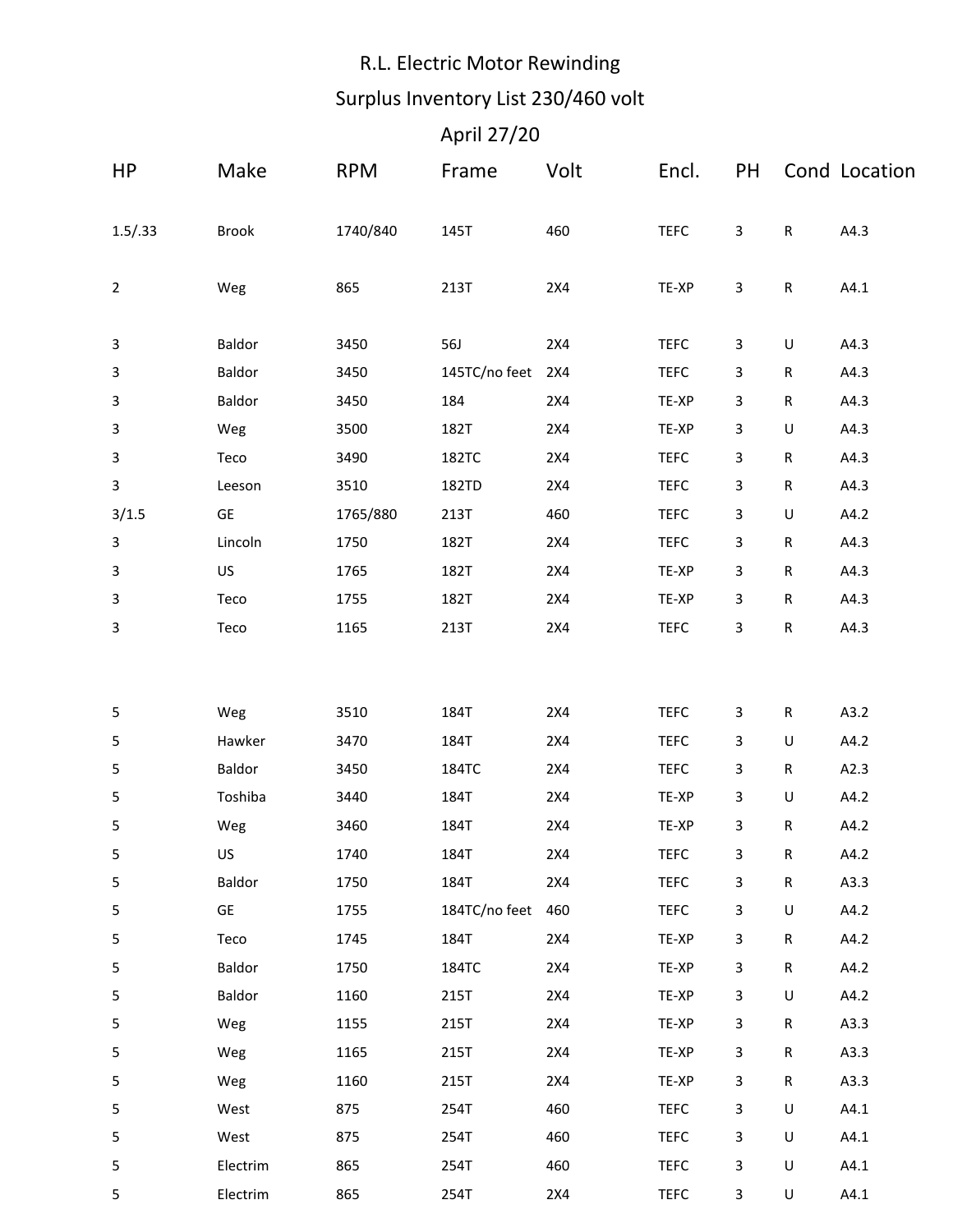| 7.5 | <b>GE</b>    | 3535 | 213TD   | 460 | <b>TEFC</b> | 3            | $\sf U$     | A2.1 |
|-----|--------------|------|---------|-----|-------------|--------------|-------------|------|
| 7.5 | GE           | 3535 | 213TD   | 460 | <b>TEFC</b> | 3            | U           | A2.1 |
| 7.5 | Baldor       | 3450 | 184JM   | 2X4 | <b>TEFC</b> | 3            | R           | A3.2 |
| 7.5 | Teco         | 3510 | 213T    | 2X4 | <b>TEFC</b> | 3            | ${\sf R}$   | A2.1 |
| 7.5 | CGE          | 3460 | 213T    | 2X4 | <b>TEFC</b> | 3            | R           | A3.2 |
| 7.5 | GE           | 3460 | 213T    | 460 | <b>TEFC</b> | 3            | ${\sf R}$   | A2.3 |
| 7.5 | Teco         | 3510 | 213T/F2 | 2X4 | <b>TEFC</b> | 3            | R           | A2.1 |
| 7.5 | Weg          | 3455 | 213T    | 2X4 | TE-XP       | 3            | R           | A3.1 |
| 7.5 | SEW          |      |         | 2X4 | <b>TEFC</b> | 3            | R           | A3.2 |
| 7.5 | Baldor       | 1725 | 213T    | 2X4 | ODP         | 3            | R           | A3.2 |
| 7.5 | <b>Brook</b> | 1750 | 132/B14 | 2X4 | <b>TEFC</b> | 3            | R           | A3.2 |
| 7.5 | Teco         | 1755 | 213T    | 2X4 | <b>TEFC</b> | 3            | R           | A2.1 |
| 7.5 | West         | 1755 | 213T    | 2X4 | <b>TEFC</b> | 3            | ${\sf R}$   | A2.3 |
| 7.5 | Baldor       | 1770 | 213T    | 2X4 | <b>TEFC</b> | 3            | ${\sf R}$   | A3.2 |
| 7.5 | Leeson       | 1750 | 213JM   | 2X4 | <b>TEFC</b> | 3            | ${\sf R}$   | A2.1 |
| 7.5 | Weg          | 1765 | 213T    | 2X4 | TE-XP       | 3            | ${\sf R}$   | A3.1 |
| 7.5 | West         | 1740 | 213T    | 2X4 | TE-XP       | 3            | U           | A3.1 |
| 7.5 | West         | 1740 | 213T    | 2X4 | TE-XP       | 3            | U           | A3.1 |
| 7.5 | West         | 1740 | 213T    | 2X4 | TE-XP       | 3            | ${\sf R}$   | A3.1 |
| 7.5 | US           | 1760 | 213T    | 2X4 | TE-XP       | 3            | ${\sf R}$   | A2.1 |
| 7.5 | Baldor       | 1760 | 213T    | 2X4 | TE-XP       | 3            | ${\sf R}$   | A3.3 |
| 7.5 | US Electric  | 1760 | 213T    | 2X4 | TE-XP       | 3            | ${\sf R}$   | A3.3 |
| 7.5 | US Electric  | 1760 | 213T    | 2X4 | TE-XP       | 3            | ${\sf R}$   | A2.3 |
| 7.5 | West         | 1745 | 213T    | 2X4 | TE-XP       | 3            | ${\sf R}$   | A3.3 |
| 7.5 | US Electric  | 1760 | 213T    | 2X4 | TE-XP       | 3            | R           | A3.3 |
| 7.5 | Siemens      | 1750 | 215TC   | 2X4 | TE-XP       | 3            | $\mathsf R$ | A3.1 |
| 7.5 | CGE          | 1160 | 254T    | 2X4 | <b>TEFC</b> | 3            | U           | A2.2 |
| 7.5 | Hyundai      | 1180 | 254T    | 2X4 | <b>TEFC</b> | 3            | R           | B4.2 |
| 7.5 | Marathon     | 1170 | 254T    | 2X4 | TE-XP       | 3            | U           | A3.1 |
| 7.5 | US Electric  | 1180 | 254T    | 2X4 | TE-XP       | $\mathsf{3}$ | R           | A2.3 |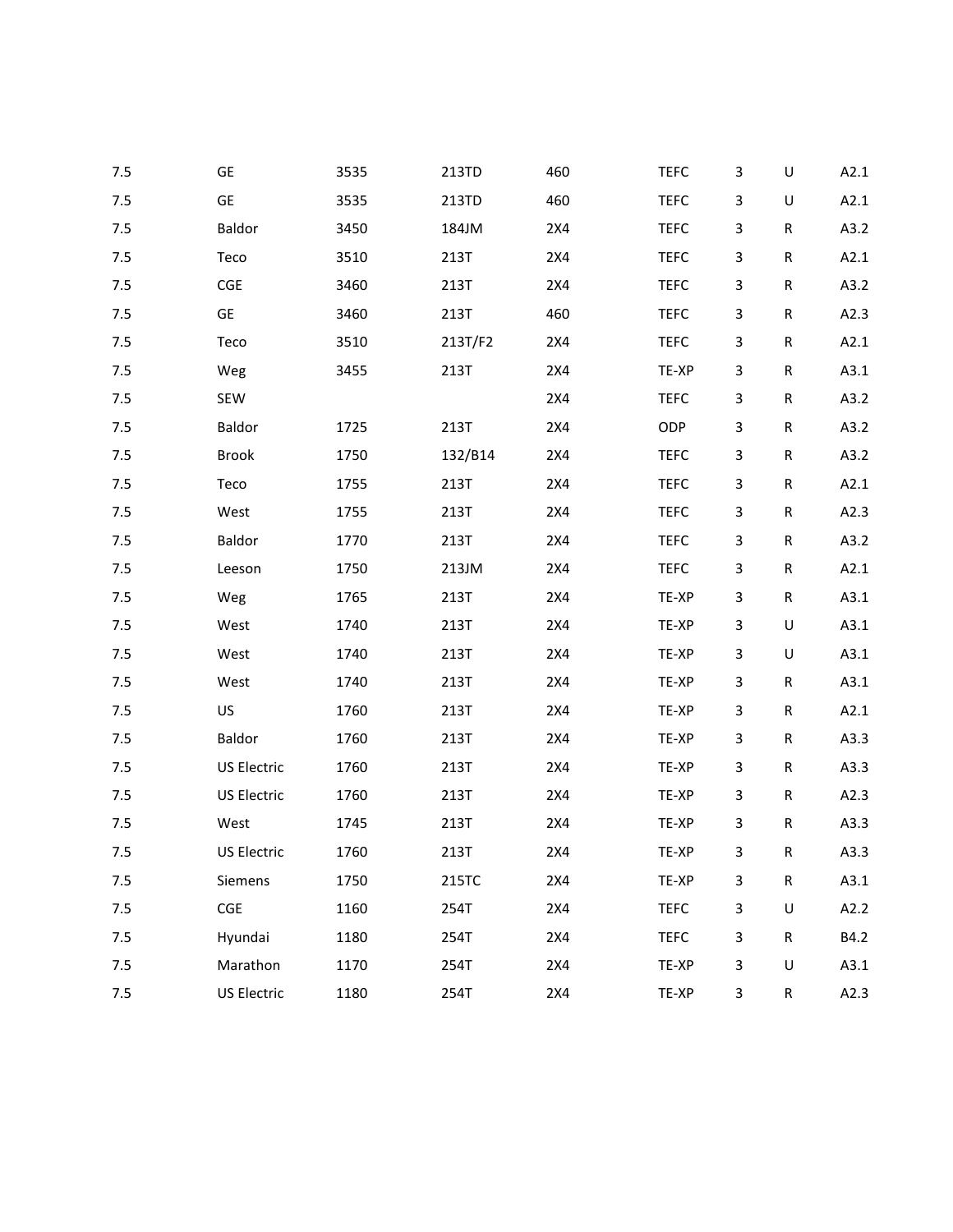| 10       | Teco               | 3510     | 215T   | 2X4 | <b>TEFC</b> | 3 | ${\sf R}$ | B4.2 |
|----------|--------------------|----------|--------|-----|-------------|---|-----------|------|
| 10       | Baldor             | 3450     | 215T   | 2X4 | TE-XP       | 3 | ${\sf R}$ | A2.3 |
| 10       | Teco               | 3515     | 215T   | 2X4 | TE-XP       | 3 | ${\sf R}$ | B4.2 |
| 10       | Leeson             | 1780     | 215TD  | 2X4 | <b>TEFC</b> | 3 | U         | B4.3 |
| 10/2.5   | Baldor             | 1725/850 | 215T   | 460 | <b>TEFC</b> | 3 | U         | A2.2 |
| 10       | Toshiba            | 1730     | 215T   | 2X4 | TE-XP       | 3 | ${\sf R}$ | B4.2 |
| 10       | U.S.               | 1760     | 215T   | 2X4 | TE-XP       | 3 | ${\sf R}$ | B4.2 |
| 10       | <b>US Electric</b> | 1760     | 215T   | 2X4 | TE-XP       | 3 | ${\sf R}$ | A2.3 |
| $10\,$   | Toolmex            | 1760     | 215T   | 2X4 | TE-XP       | 3 | ${\sf R}$ | B4.3 |
| 10       | West               | 1745     | 215T   | 2X4 | TE-XP       | 3 | ${\sf R}$ | B4.3 |
| 10       | Baldor             | 1765     | 215TC  | 2X4 | TE-XP       | 3 | ${\sf R}$ | B4.3 |
| 10       | Weg                | 1765     | 215TC  | 2X4 | TE-XP       | 3 | ${\sf R}$ | B4.3 |
| 10       | Toshiba            | 1170     | 256T   | 2X4 | TE-XP       | 3 | U         | B4.3 |
| 10       | <b>GE</b>          | 1160     | 256T   | 2X4 | TE-XP       | 3 | $\sf U$   | A2.2 |
| $10\,$   | Teco               | 1175     | 256T   | 2X4 | TE-XP       | 3 | $\sf U$   | A2.2 |
| 10       | US                 | 1175     | 256T   | 460 | TE-XP       | 3 | U         | B4.2 |
| 10/7.5/5 | Baldor             | 1125     | 256T   | 460 | <b>TEFC</b> | 3 | U         | L4.1 |
| 10/7.5/5 | <b>Baldor</b>      | 1125     | 256T   | 460 | <b>TEFC</b> | 3 | ${\sf R}$ | L4.1 |
| 10/7.5/5 | West               | 1100     | 256T   | 460 | <b>TEFC</b> | 3 | ${\sf R}$ | L4.1 |
| 10/7.5/5 | <b>Brook</b>       | 1140     | 256TCZ | 460 | <b>TEFC</b> | 3 | ${\sf R}$ | L4.1 |
| 10/7.5/5 | Toshiba            | 875      | 284T   | 460 | <b>TEFC</b> | 3 | U         | L4.1 |

| 15      | ABM        | 3555     | 132M  | 2X4 | <b>TEFC</b> | 3 | R           | A3.2        |
|---------|------------|----------|-------|-----|-------------|---|-------------|-------------|
| 15      | Baldor     | 3540     | 215JM | 2X4 | <b>TEFC</b> | 3 | R           | <b>B3.2</b> |
| 15      | Baldor     | 3450     | 215T  | 2X4 | ODP         | 3 | R           | <b>B3.1</b> |
| 15      | Baldor     | 3450     | 215T  | 2X4 | <b>TEFC</b> | 3 | R           | <b>B3.2</b> |
| 15      | Weg        | 3600     | 254TC | 2X4 | <b>TEFC</b> | 3 | U           | A1.2        |
| 15      | Baldor     | 1760     | 254T  | 200 | ODP         | 3 | R           | B3.1        |
| 15      | Teco       | 1754     | 254T  | 2X4 | <b>TEFC</b> | 3 | U           | B4.1        |
| 15      | Baldor     | 1760     | 254T  | 2X4 | TE-XP       | 3 | $\mathsf R$ | <b>B3.2</b> |
| 15      | Marathon   | 1760     | 254T  | 2X4 | TE-XP       | 3 | R           | B4.1        |
| 15      | West       | 1800     | 284TC | 460 | <b>TEFC</b> | 3 | R           | <b>B3.1</b> |
| 15/3.75 | <b>CGE</b> | 1765/880 | 256T  | 460 | TE-XP       | 3 | R           | <b>B3.2</b> |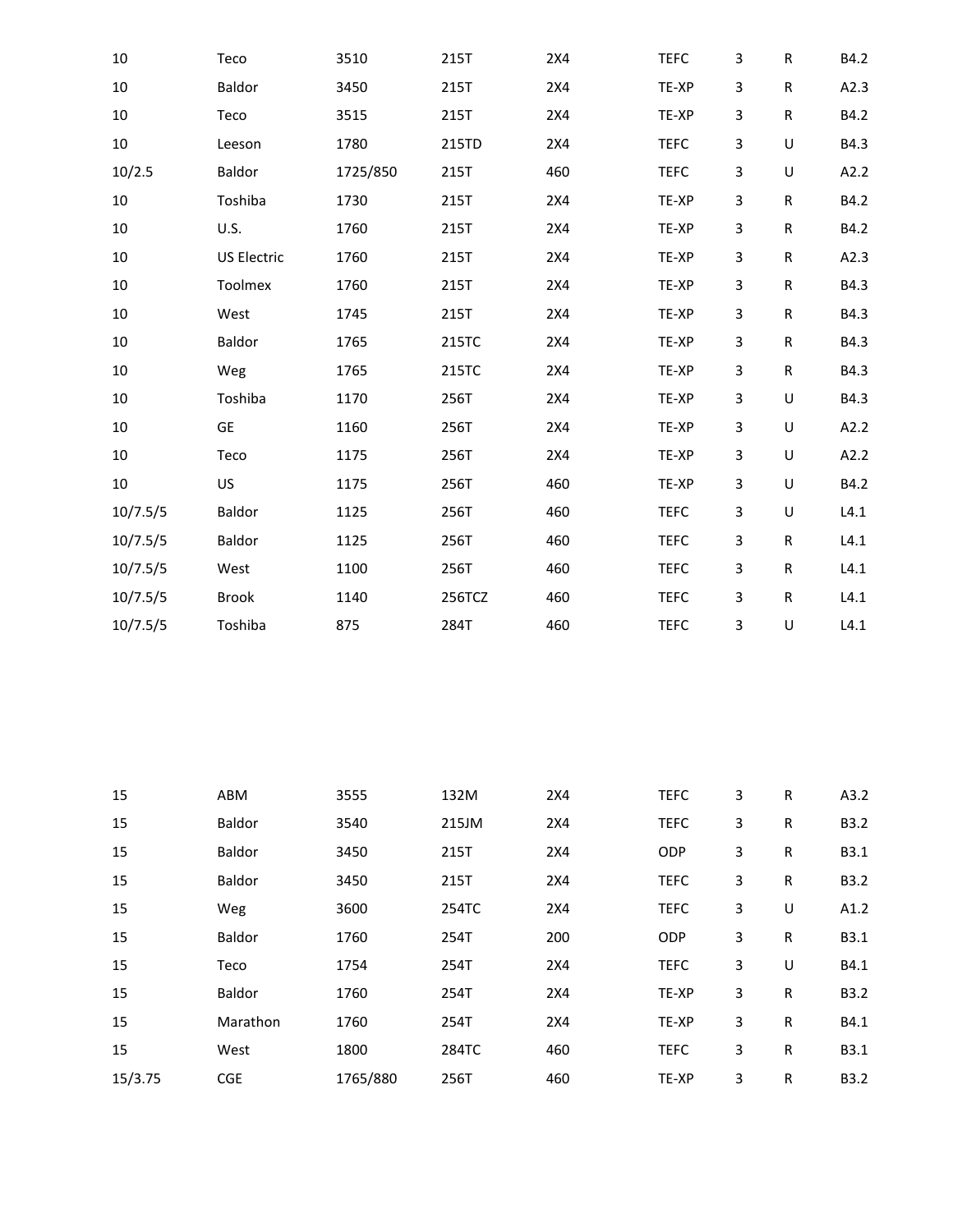| 15        | Weg          | 1170     | 284T   | 2X4 | <b>TEFC</b> | ${\sf R}$ | B3.1             |
|-----------|--------------|----------|--------|-----|-------------|-----------|------------------|
| 15        | Hyundai      | 1180     | 284T   | 2X4 | <b>TEFC</b> | $\sf U$   | B4.1             |
| 15        | Toshiba      | 1175     | 284T   | 2X4 | <b>TEFC</b> | ${\sf R}$ | B4.1             |
| 15        | Baldor       | 1160     | 284T   | 2X4 | TE-XP       | ${\sf R}$ | B3.1             |
| 15        | Toshiba      | 1175     | 284T   | 460 | TE-XP       | ${\sf R}$ | <b>B3.2</b>      |
| 15/10/7.5 | Weg          | 1125     | 284T   | 460 | <b>TEFC</b> | $\sf U$   | L4.2             |
| 15/10/7.5 | West         | 1126     | 286T   | 460 | <b>TEFC</b> | ${\sf R}$ | L4.2             |
| 15/10/7.5 | <b>Brook</b> | 1140     | 286TCZ | 460 | <b>TEFC</b> | $\sf U$   | L4.2             |
| 15/10/7.5 | <b>Brook</b> | 1140     | 286TCZ | 460 | <b>TEFC</b> | $\sf U$   | L4.2             |
|           |              |          |        |     |             |           |                  |
| 20        | Louis Allis  | 3535     | 3282   | 440 | <b>TEFC</b> | ${\sf R}$ | B2.2             |
| 20        | Louis Allis  | 3535     | 3282   | 460 | ODP         | ${\sf R}$ | B3.3             |
| 20        | West         | 3505     | 256T   | 2X4 | <b>TEFC</b> | ${\sf R}$ | B2.3             |
| 20        | Teco         | 3540     | 256TC  | 2X4 | <b>TEFC</b> | ${\sf R}$ | C4.1             |
| 20        | Teco         | 3520     | 256T   | 2X4 | TE-XP       | ${\sf R}$ | C4.1             |
| 20        | Weg          | 3530     | 256TC  | 2X4 | TE-XP       | ${\sf R}$ | C4.1             |
| 20        | Teco         | 1765     | 256T   | 2X4 | <b>TEFC</b> | ${\sf R}$ | B2.1             |
| 20        | Weg          | 1760     | 256T   | 2X4 | TE-XP       | ${\sf R}$ | B2.3             |
| 20        | Baldor       | 1760     | 284T   | 460 | TE-XP       | ${\sf R}$ | B2.2             |
| 20        | Weg          | 1760     | 256T   | 2X4 | TE-XP       | ${\sf R}$ | B2.3             |
| 20        | Toshiba      | 1755     | 256T   | 2X4 | TE-XP       | ${\sf R}$ | B <sub>2.2</sub> |
| 20        | US Electric  | 1770     | 256T   | 2X4 | TE-XP       | ${\sf R}$ | B2.1             |
| 20/5      | US Electric  | 1755/877 | 256T   | 2X4 | <b>TEFC</b> | ${\sf R}$ | B2.3             |
| 20/5      | AO Smith     | 1775/885 | 284T   | 460 | <b>TEFC</b> | ${\sf R}$ | B2.1             |
| 20        | Teco         | 1175     | 286T   | 2X4 | <b>TEFC</b> | R         | B2.2             |
| 20        | Teco         | 1175     | 286T   | 2X4 | <b>TEFC</b> | ${\sf R}$ | B2.1             |
| 20        | Teco         | 1175     | 286T   | 2X4 | <b>TEFC</b> | ${\sf R}$ | B3.3             |
| 20        | Teco         | 1175     | 286T   | 2X4 | TE-XP       | U         | B2.3             |
| 20        | Toshiba      | 1175     | 286T   | 2X4 | TE-XP       | ${\sf R}$ | <b>B3.3</b>      |
| 20        | Toshiba      | 1165     | 286T   | 2X4 | TE-XP       | ${\sf R}$ | C4.1             |
| 20/15/10  | Baldor       | 1125     | 286T   | 460 | <b>TEFC</b> | U         | L4.3             |
| 20/15/10  | West         | 1115     | 286T   | 460 | <b>TEFC</b> | ${\sf R}$ | L4.3             |
| 20/15/10  | <b>GE</b>    | 1120     | 286T   | 460 | <b>TEFC</b> | $\sf U$   | K4.1             |
| 20/15/10  | GE           | 1150     | 286T   | 460 | <b>TEFC</b> | $\sf U$   | K4.1             |
| 20/15/10  | CGE          | 1140     | 286T   | 460 | <b>TEFC</b> | $\sf U$   | K4.1             |
| 20/15/10  | Weg          | 1105     | 286T   | 460 | <b>TEFC</b> | ${\sf R}$ | L4.3             |
| 20/15/10  | Toshiba      | 1175     | 286T   | 460 | <b>TEFC</b> | ${\sf R}$ | L4.3             |
| 20/15/10  | West         | 1125     | 324T   | 460 | <b>TEFC</b> | $\sf U$   | K4.1             |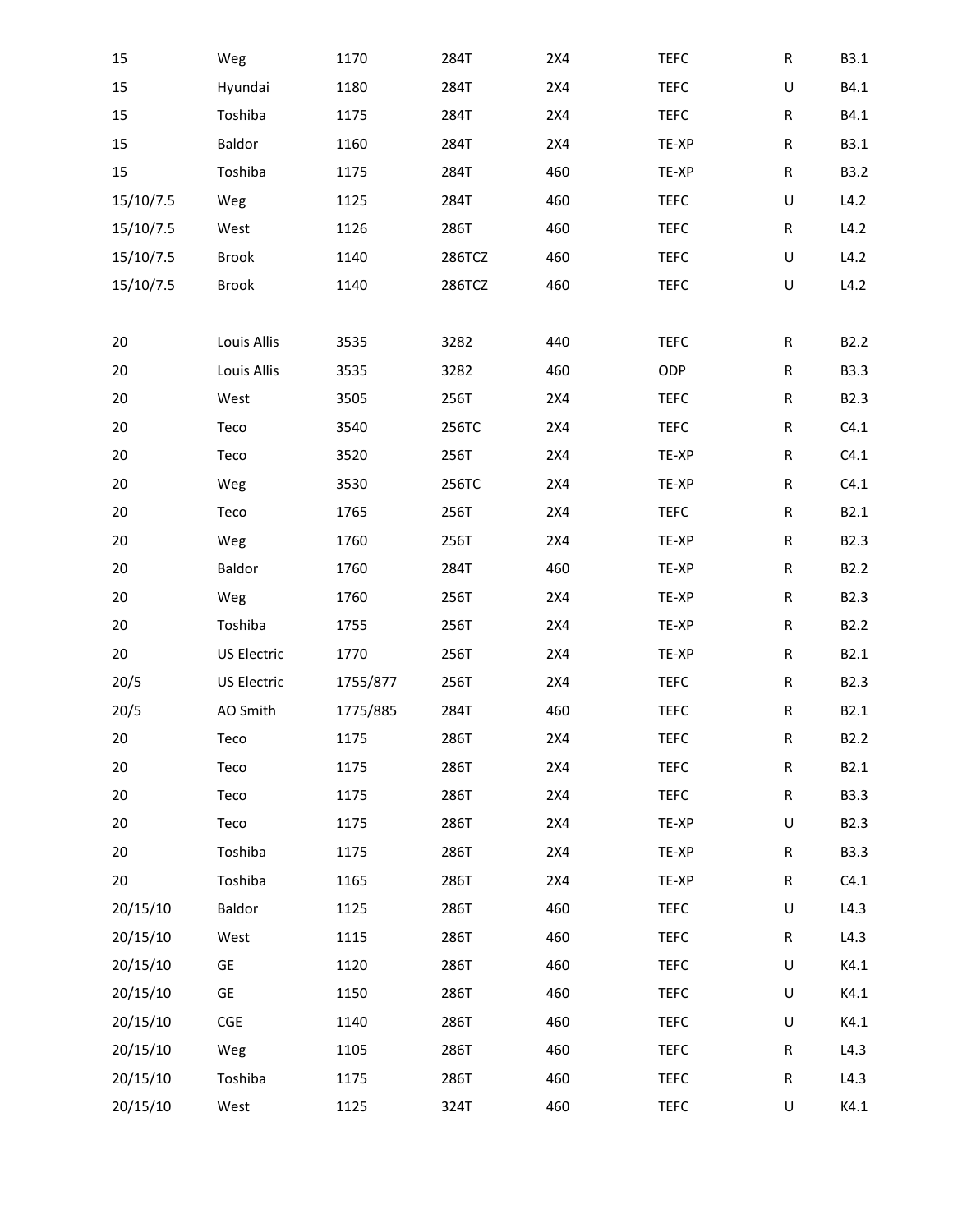| 25       | GE           | 3540     | 284TS  | 2X4 | <b>TEFC</b> | R         | C3.1             |
|----------|--------------|----------|--------|-----|-------------|-----------|------------------|
| 25       | Baldor       | 3525     | 284TS  | 2X4 | TE-XP       | ${\sf R}$ | C4.3             |
| 25       | US Electric  | 3512     | 284TS  | 2X4 | TE-XP       | R         | C3.3             |
| 25       | AO Smith     | 1740     | 284T   | 2X4 | ODP         | U         | C3.1             |
| 25       | Etatech      | 1755     | 284T   | 460 | ODP         | ${\sf R}$ | C3.1             |
| 25       | Teco         | 1765     | 284T   | 2X4 | <b>TEFC</b> | R         | C3.2             |
| 25       | Teco         | 1765     | 284T   | 2X4 | <b>TEFC</b> | ${\sf R}$ | C3.2             |
| 25       | West         | 1770     | 284T   | 460 | <b>TEFC</b> | R         | C3.2             |
| 25       | GE/Teco      | 1765     | 284TC  | 2X4 | <b>TEFC</b> | ${\sf R}$ | C4.3             |
| 25       | GE/Teco      | 1765     | 284TC  | 2X4 | <b>TEFC</b> | R         | C4.3             |
| 25       | Toshiba      | 1770     | 284T   | 2X4 | TE-XP       | ${\sf R}$ | C3.2             |
| 25       | West         | 1770     | 284T   | 2X4 | TE-XP       | U         | C3.3             |
| 25       | Toshiba      | 1740     | 284T   | 2X4 | TE-XP       | U         | C3.3             |
| 25       | Teco         | 1765     | 284T   | 2X4 | TE-XP       | ${\sf R}$ | C3.3             |
| 25/6.3   | Baldor       | 1760/870 | 326U   | 460 | <b>TEFC</b> | ${\sf R}$ | C3.1             |
| 25       | <b>GE</b>    | 1185     | 324TSC | 2X4 | ODP         | ${\sf R}$ | C4.3             |
| 25       | West         | 1173     | 324T   | 2X4 | <b>TEFC</b> | ${\sf R}$ | C4.2             |
| 25/20/15 | West         | 1140     | 326T   | 460 | <b>TEFC</b> | U         | L3.1             |
| 25/20/15 | West         | 1125     | 326T   | 460 | <b>TEFC</b> | ${\sf R}$ | K4.2             |
| 25/20/15 | West         | 1126     | 326T   | 460 | <b>TEFC</b> | ${\sf R}$ | K4.2             |
| 25/20/15 | West         | 1132     | 324T   | 460 | <b>TEFC</b> | ${\sf R}$ | K4.3             |
| 25/20/15 | West         | 1132     | 324T   | 460 | <b>TEFC</b> | ${\sf R}$ | K4.2             |
| 25/20/15 | Teco         | 1110     | 324T   | 460 | <b>TEFC</b> | ${\sf R}$ | K4.3             |
| 25/20/15 | Teco         | 1120     | 324T   | 460 | <b>TEFC</b> | ${\sf R}$ | L3.1             |
| 25/20/15 | GE           | 1105     | 324T   | 460 | <b>TEFC</b> | R         | L3.1             |
| 25/20/15 | Brook        | 1140     | 326T   | 460 | <b>TEFC</b> | R         | K4.3             |
|          |              |          |        |     |             |           |                  |
| 30       | US Electric  | 3555     | 286TS  | 2X4 | <b>TEFC</b> | U         | C2.3             |
| 30       | US Electric  | 3520     | 286TS  | 2X4 | <b>TEFC</b> | R         | C <sub>2.3</sub> |
| 30       | West         | 3530     | 286TS  | 460 | <b>TEFC</b> | R         | C <sub>2.1</sub> |
| 30       | Century      | 3535     | 286TS  | 2X4 | <b>TEFC</b> | R         | C <sub>2.2</sub> |
| 30       | Baldor       | 1760     | 286T   | 2X4 | <b>TEFC</b> | R         | C <sub>2.1</sub> |
| 30       | Baldor       | 1760     | 286T   | 2X4 | <b>TEFC</b> | R         | D4.2             |
| 30       | Toshiba      | 1755     | 286TC  | 2X4 | <b>TEFC</b> | R         | C <sub>2.1</sub> |
| 30       | Weg          | 1765     | 286T   | 2X4 | TE-XP       | R         | C <sub>2.1</sub> |
| 30       | Baldor       | 1760     | 286T   | 2X4 | TE-XP       | R         | C <sub>2.2</sub> |
| 30       | GE           | 1775     | 286T   | 2X4 | TE-XP       | R         | D4.3             |
| 30       | West         | 1750     | 286TC  | 2X4 | TE-XP       | R         | D4.2             |
| 30       | <b>Brook</b> | 1179     | 326T   | 460 | <b>TEFC</b> | U         | D4.2             |
| 30       | Lincoln      | 1165     | 326T   | 2X4 | <b>TEFC</b> | U         | D4.1             |
| 30       | Toshiba      | 1175     | 326T   | 2X4 | <b>TEFC</b> | R         | C <sub>2.2</sub> |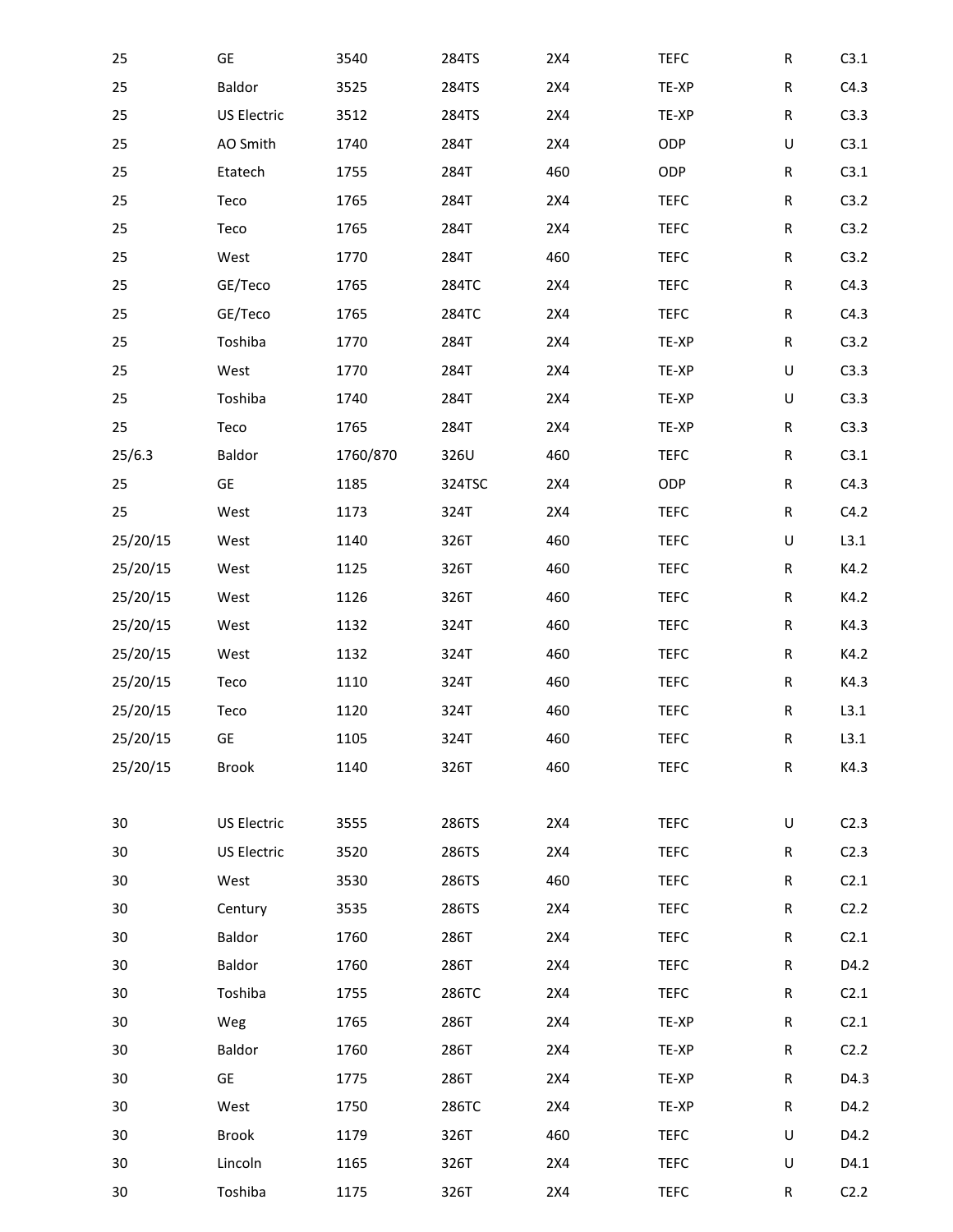| 30       | Tatung               | 1175 | 326T    | 2X4 | <b>TEFC</b> | ${\sf R}$ | C2.2              |
|----------|----------------------|------|---------|-----|-------------|-----------|-------------------|
| 30       | Tatung               | 1175 | 326T    | 2X4 | <b>TEFC</b> | ${\sf R}$ | D4.2              |
| 30       | Teco                 | 1175 | 326TC   | 2X4 | <b>TEFC</b> | ${\sf R}$ | C <sub>2.2</sub>  |
| 30       | Tatung               | 1175 | 326TC   | 2X4 | <b>TEFC</b> | $\sf U$   | D4.1              |
| 30       | Tatung               | 1175 | 326TC   | 2X4 | <b>TEFC</b> | $\sf U$   | D4.1              |
| 30       | Toshiba              | 1170 | 326T    | 2X4 | TE-XP       | ${\sf R}$ | D4.3              |
| 30       | West                 | 1176 | 326T    | 2X4 | TE-XP       | ${\sf R}$ | D4.3              |
| 30/25/20 | Toshiba              | 1170 | 326T    | 460 | <b>TEFC</b> | $\sf U$   | K3.1              |
| 30/25/20 | Toshiba              | 1170 | 326T    | 460 | <b>TEFC</b> | $\sf U$   | K3.1              |
| 30/25/20 | Toshiba              | 1170 | 326T    | 460 | <b>TEFC</b> | $\sf U$   | L3.3              |
| 30/25/20 | Toshiba              | 1170 | 326T    | 460 | <b>TEFC</b> | U         | L3.3              |
| 30/25/20 | Toshiba              | 1170 | 326T    | 460 | <b>TEFC</b> | $\sf U$   | L3.3              |
| 30/25/20 | Toshiba              | 1170 | 326T    | 460 | <b>TEFC</b> | ${\sf R}$ | L3.2              |
| 30/25/20 | Toshiba              | 1170 | 326T    | 460 | <b>TEFC</b> | ${\sf R}$ | L3.2              |
| 30/22/15 | Robbins & Myers 1125 |      | 364T    | 460 | <b>TEFC</b> | ${\sf R}$ | K3.1              |
|          |                      |      |         |     |             |           |                   |
|          |                      |      |         |     |             |           |                   |
| 40       | GE                   | 3575 | 324TS   | 2X4 | <b>TEFC</b> | ${\sf N}$ | D <sub>2.2</sub>  |
| 40       | Lincoln              | 1765 | 324TS   | 2X4 | <b>TEFC</b> | ${\sf R}$ | E2.1              |
| 40       | US Electric          | 1775 | 324T    | 2X4 | <b>TEFC</b> | R         | E3.3              |
| 40       | Lincoln              | 1765 | 324T    | 2X4 | <b>TEFC</b> | ${\sf R}$ | E3.1              |
| 40       | Toshiba              | 1760 | 324T    | 2X4 | <b>TEFC</b> | $\sf U$   | D <sub>2.2</sub>  |
| 40       | West                 | 1770 | 324T    | 2X4 | <b>TEFC</b> | $\sf U$   | D2.1              |
| 40       | Teco                 | 1770 | 324T    | 2X4 | <b>TEFC</b> | ${\sf R}$ | E4.1              |
| 40       | Teco                 | 1770 | 324TC   | 2X4 | <b>TEFC</b> | R         | E2.1              |
| 40       | Teco                 | 1770 | 324TC   | 2X4 | <b>TEFC</b> | ${\sf R}$ | E4.2              |
| 40       | West                 | 1770 | 324TC   | 2X4 | <b>TEFC</b> | ${\sf R}$ | E2.3              |
| 40       | US                   | 1775 | 324TC   | 2X4 | <b>TEFC</b> | $\sf U$   | D2.1              |
| 40       | <b>Brook</b>         | 1775 | 324TC   | 2X4 | <b>TEFC</b> | $\sf U$   | D <sub>2</sub> .2 |
| 40       | <b>US Electric</b>   | 1775 | 324TC   | 2X4 | <b>TEFC</b> | R         | E3.2              |
| 40       | <b>Brook</b>         | 1765 | 324TC   | 2X4 | <b>TEFC</b> | R         | E3.2              |
| 40       | Lincoln              | 1770 | 324TC   | 460 | <b>TEFC</b> | R         | E2.2              |
| 40       | Weg                  | 1770 | 324/6TC | 2X4 | <b>TEFC</b> | U         | D <sub>2.1</sub>  |
| 40       | Teco                 | 1775 | 324T    | 2X4 | TE-XP       | R         | E3.1              |
| 40       | Teco                 | 1770 | 324T    | 2X4 | TE-XP       | R         | E4.1              |
| 40       | Teco                 | 1770 | 324T    | 2X4 | TE-XP       | ${\sf R}$ | E4.1              |
| 40       | Toshiba              | 1760 | 324T    | 2X4 | TE-XP       | R         | E3.2              |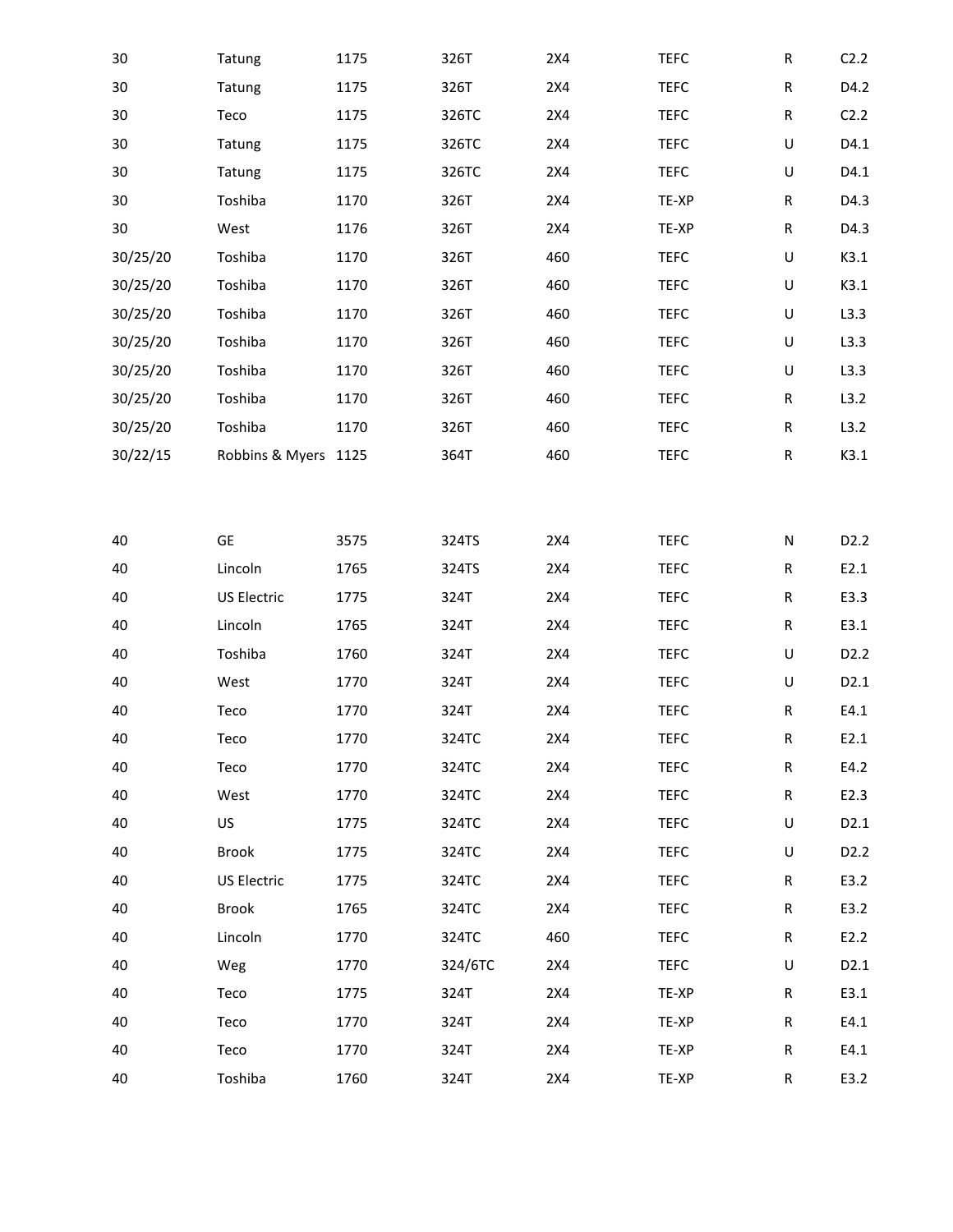| 40       | Baldor   | 1160        | 364T  | 2X4 | <b>TEFC</b> | $\mathsf R$  | E3.3 |
|----------|----------|-------------|-------|-----|-------------|--------------|------|
| 40       | GE       | 1185        | 364T  | 460 | <b>TEFC</b> | R            | E2.2 |
| 40       | Lincoln  | 1180        | 364T  | 2X4 | <b>TEFC</b> | $\mathsf{R}$ | E3.1 |
| 40       | Lincoln  | 1180        | 364T  | 2X4 | <b>TEFC</b> | R            | E2.1 |
| 40       | Marathon | 1182        | 364T  | 2X4 | <b>TEFC</b> | $\mathsf{R}$ | E4.2 |
| 40       | Marathon | 1182        | 364T  | 2X4 | <b>TEFC</b> | $\mathsf R$  | E3.3 |
| 40       | Weg      | 1180        | 364T  | 2X4 | TE-XP       | $\mathsf{R}$ | E2.3 |
| 40/30/25 | Toshiba  | <b>1760</b> | 324TC | 460 | <b>TEFC</b> | $\mathsf R$  | K3.3 |
| 40/30/25 | Toshiba  | 1120        | 365T  | 460 | <b>TEFC</b> | R            | K3.3 |
| 40/30/20 | Etatech  | 1125        | 365T  | 460 | <b>TEFC</b> | $\mathsf R$  | K3.2 |
| 40/30/20 | Etatech  | 1125        | 365T  | 460 | <b>TEFC</b> | R            | K3.2 |

| 50       | Teco        | 3560        | 326TS | 2X4 | TE-XP       | ${\sf R}$ | H3.1 |
|----------|-------------|-------------|-------|-----|-------------|-----------|------|
| 50       | Louis Allis | 1800        | 326T  | 460 | ODP         | ${\sf R}$ | H2.3 |
| 50       | US          | 1762        | 326T  | 2X4 | <b>TEFC</b> | ${\sf R}$ | E3.1 |
| 50       | US          | 1762        | 326T  | 2X4 | <b>TEFC</b> | ${\sf R}$ | H3.3 |
| 50       | US          | 1770        | 326T  | 2X4 | <b>TEFC</b> | ${\sf R}$ | H2.1 |
| 50       | Weg         | 1770        | 326T  | 2X4 | <b>TEFC</b> | ${\sf R}$ | H2.1 |
| 50       | Teco        | 1770        | 326T  | 2X4 | <b>TEFC</b> | ${\sf R}$ | H2.1 |
| 50       | Teco        | 1770        | 326T  | 460 | <b>TEFC</b> | ${\sf R}$ | H2.3 |
| 50       | Teco        | 1770        | 326T  | 2X4 | <b>TEFC</b> | ${\sf R}$ | H3.2 |
| 50       | Toshiba     | 1770        | 326T  | 2X4 | <b>TEFC</b> | ${\sf R}$ | H2.3 |
| 50       | Worldwide   | 1775        | 326TC | 2X4 | <b>TEFC</b> | ${\sf R}$ | H3.1 |
| 50       | Baldor      | 1775        | 326T  | 2X4 | TE-XP       | ${\sf R}$ | H3.1 |
| 50/40/30 | Toshiba     | <b>1760</b> | 326TC | 460 | <b>TEFC</b> | ${\sf R}$ | L2.1 |
| 50       | GE          | 1180        | 365T  | 2X4 | <b>TEFC</b> | ${\sf R}$ | H3.3 |
| 50       | Electrim    | 1180        | 365T  | 2X4 | <b>TEFC</b> | ${\sf R}$ | G3.1 |
| 50       | Lincoln     | 1175        | 365T  | 460 | <b>TEFC</b> | ${\sf R}$ | H2.2 |
| 50       | Lincoln     | 1175        | 365T  | 460 | <b>TEFC</b> | ${\sf R}$ | H2.2 |
| 50       | Lincoln     | 1175        | 365T  | 2X4 | <b>TEFC</b> | ${\sf R}$ | H2.2 |
| 50       | Lincoln     | 1175        | 365T  | 2X4 | <b>TEFC</b> | ${\sf R}$ | H3.2 |
| 50/40/30 | Teco        | 1140        | 404T  | 460 | <b>TEFC</b> | ${\sf R}$ | L2.1 |
| 50/40/30 | Teco        | 1140        | 404T  | 460 | <b>TEFC</b> | ${\sf R}$ | L2.2 |
| 50/40/30 | West        | 1145        | 404T  | 460 | <b>TEFC</b> | ${\sf R}$ | L2.2 |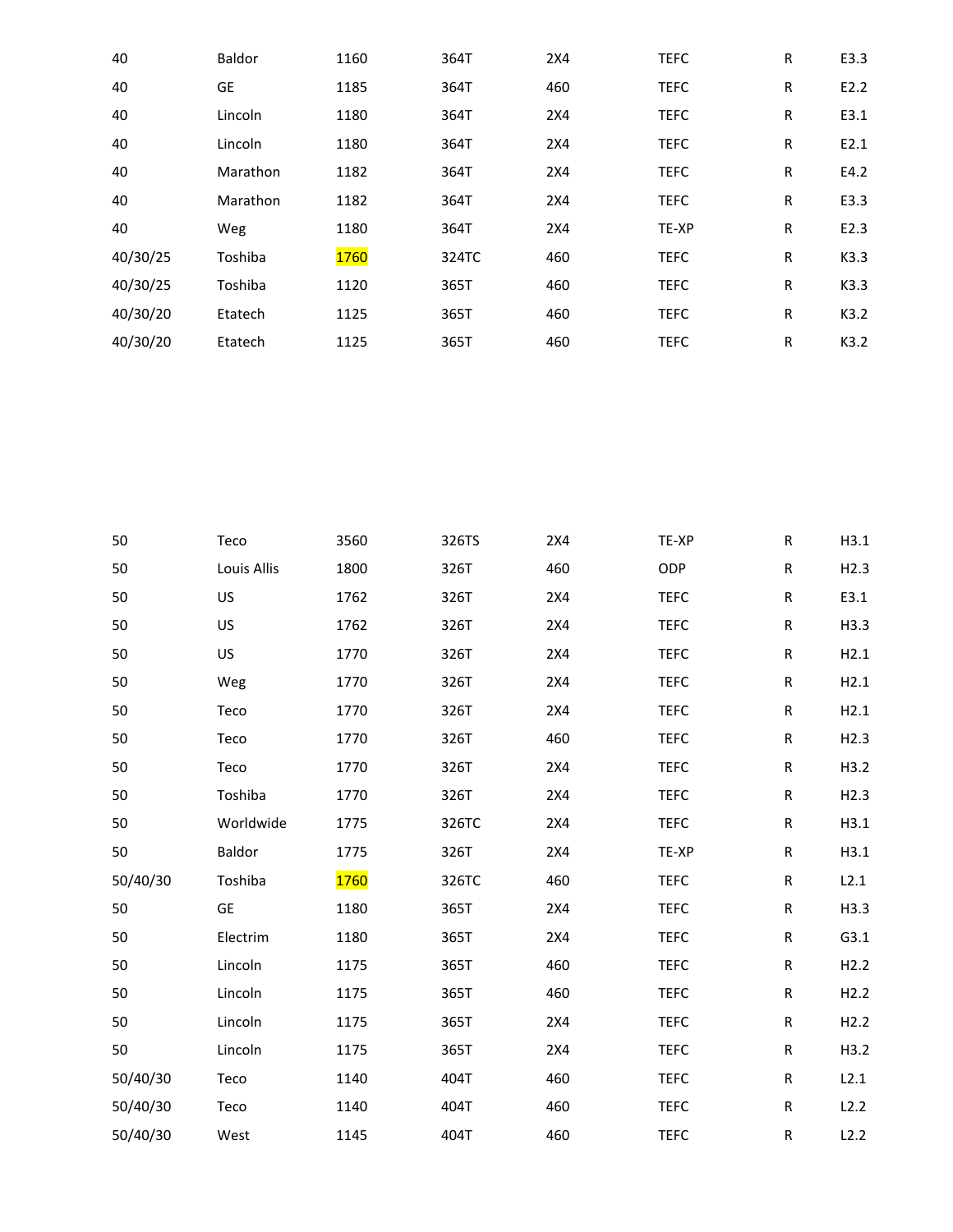| 50/150    | Rotadyne    | Phase Converter480  |        | <b>TEFC</b> | New         | WH <sub>2</sub> |                  |
|-----------|-------------|---------------------|--------|-------------|-------------|-----------------|------------------|
| 50/150    | Rotadyne    | Phase Converter480  |        | <b>TEFC</b> | New         | WH <sub>2</sub> |                  |
| 50/150    | Rotadyne    | Phase Converter 480 |        | <b>TEFC</b> | New         | WH <sub>2</sub> |                  |
|           |             |                     |        |             |             |                 |                  |
| 60        | Emerson     | 3565                | 364TS  | 2X4         | <b>TEFC</b> | R               | 12.1             |
| 60        | <b>GE</b>   | 3550                | 364TS  | 2X4         | <b>TEFC</b> | R               | 13.3             |
| 60        | ABB         | 1770                | 364T   | 460         | <b>TEFC</b> | ${\sf R}$       | 12.1             |
| 60        | <b>VP</b>   | 1780                | 364T   | 2X4         | <b>TEFC</b> | R               | 12.3             |
| 60        | <b>TECO</b> | 1775                | 364T   | 2X4         | TE-XP       | R               | 12.2             |
| 60        | Teco        | 1775                | 364T   | 2X4         | TE-XP       | R               | 13.3             |
| 60        | Duraline    | 1185                | 404T   | 2X4         | <b>TEFC</b> | R               | 12.2             |
| 60        | Baldor      | 1160                | 404T   | 460         | TE-XP       | R               | 12.3             |
| 60        | Tatung      | 1180                | 404T   | 2X4         | <b>TEFC</b> | R               | 13.1             |
| 60        | Teco        | 1170                | 404TC  | 2X4         | TE-XP       | U               | 13.2             |
| 60/50/40  | Etatech     | 1125                | 405T   | 460         | <b>TEFC</b> | R               | L2.2             |
| 60/50/40  | GE          | 1145                | 405T   | 460         | <b>TEFC</b> | R               | K2.1             |
| 60/50/40  | Toshiba     | 1180                | 404T   | 460         | <b>TEFC</b> | R               | K2.1             |
| 60/50/40  | Toshiba     | 1180                | 404T   | 460         | <b>TEFC</b> | R               | L2.3             |
| 60/50/40  | Toshiba     | 1180                | 404T   | 460         | <b>TEFC</b> | R               | J2.1             |
| 60/50/40  | Toshiba     | 1180                | 404T   | 460         | <b>TEFC</b> | R               | J2.1             |
| 60/50/40  | Toshiba     | 1180                | 404T   | 460         | <b>TEFC</b> | R               | L2.2             |
| 60/50/40  | Toshiba     | 1180                | 404TC  | 460         | <b>TEFC</b> | R               | L2.3             |
| 60/50/40  | Baldor      | 1125                | 444T   | 460         | <b>TEFC</b> | ${\sf R}$       | K2.3             |
|           |             |                     |        |             |             |                 |                  |
|           |             |                     |        |             |             |                 |                  |
|           |             |                     |        |             |             |                 |                  |
| 75        | Baldor      | 1775                | 365TC  | 2X4         | <b>TEFC</b> | $\sf U$         | J3.2             |
| 75        | Lincoln     | 1175                | 405T   | 2X4         | <b>TEFC</b> | R               | J3.2             |
| 75        | Marathon    | 1180                | 405T   | 2X4         | <b>TEFC</b> | R               | J3.1             |
| 75        | Weg         | 1130                | 404/5T | 2X4         | <b>TEFC</b> | R               | J3.1             |
| 75        | Weg         | 1180                | 404/5T | 2X4         | <b>TEFC</b> | R               | J3.3             |
|           |             |                     |        |             |             |                 |                  |
| 100       | Newman      | 1780                | 405T   | 2X4         | <b>TEFC</b> | R               | C <sub>2.2</sub> |
| 100       | Marathon    | 1185                | 444T   | 460         | <b>TEFC</b> | R               | H1               |
| 100       | Weg         | 1185                | 444T   | 460         | TE-XP       | R               | D1.2             |
| 100       | Teco        | 1180                | 444T   | 2X4         | <b>TEFC</b> | U               | K1               |
| 100       | Tatung      | 1180                | 444T   | 460         | <b>TEFC</b> | E-okay          | Pad              |
| 100       | Weg         | 1185                | 444T   | 460         | <b>TEFC</b> | E-okay          | Yard             |
| 100/75/60 | <b>GE</b>   | 1185                | 444T   | 460         | <b>TEFC</b> | $\sf U$         | H1               |
| 100/75/60 | GE          | 1150                | 445T   | 460         | <b>TEFC</b> | U               | J2.3             |
| 100/75/60 | Etatech     | 1125                | 445T   | 460         | <b>TEFC</b> | U               | J2.2             |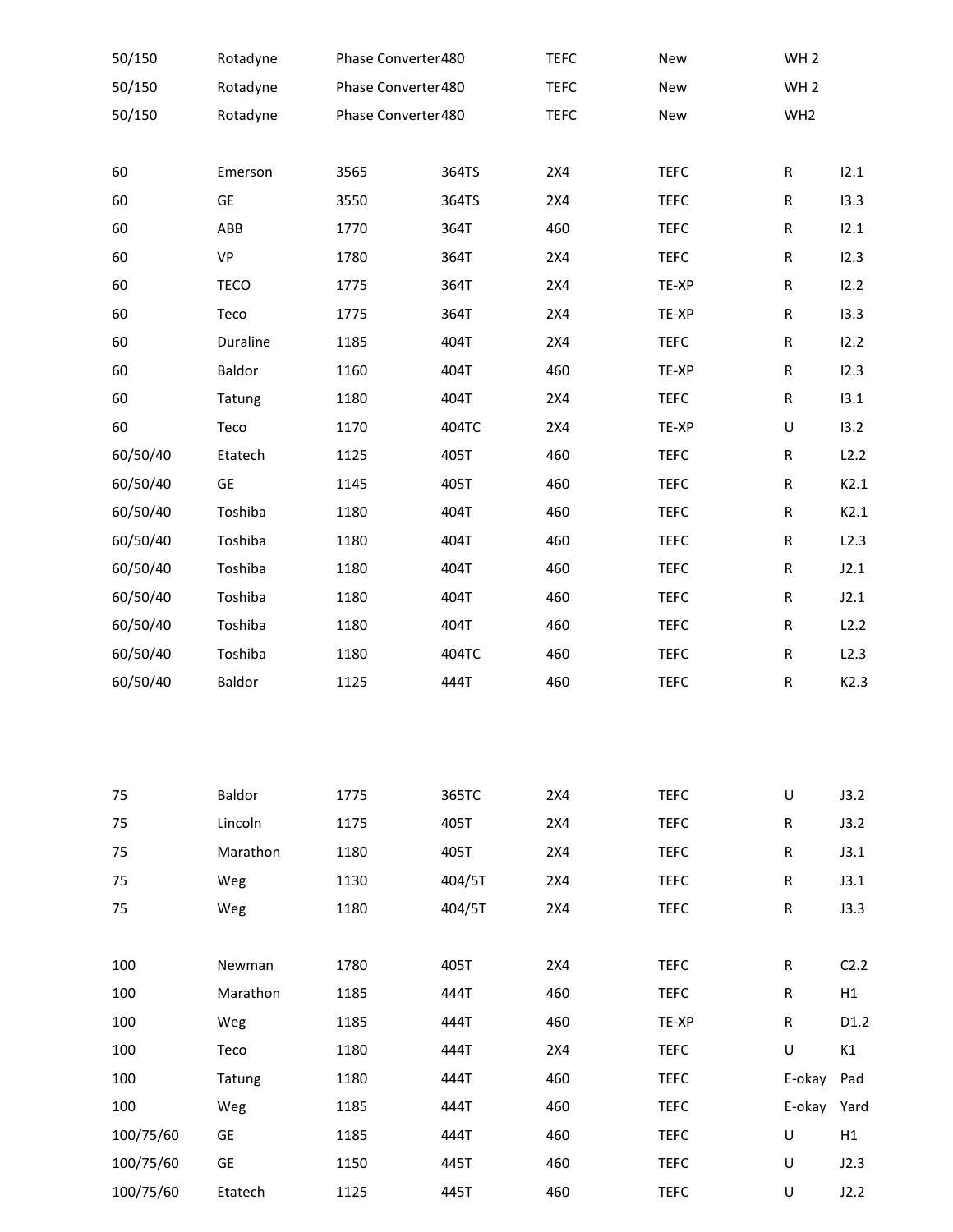| 125 | Weg          | 3550 | 404/5TZ | 2X4  | DP          | New          | N/B             |
|-----|--------------|------|---------|------|-------------|--------------|-----------------|
| 125 | GE           | 1780 | 444T    | 460  | <b>TEFC</b> | R            | WH <sub>1</sub> |
| 125 | GE           | 1175 | 445T    | 460  | ХP          | Recon. L1    |                 |
| 125 | Reliance     | 1185 | 445T    | 460  | ХP          | E-okay WH 2  |                 |
| 125 | West.        | 1180 | 445T    | 460  | <b>TEFC</b> | E-okay WH 1  |                 |
|     |              |      |         |      |             |              |                 |
|     |              |      |         |      |             |              |                 |
| 150 | West.        | 3555 | 445TS   | 460  | <b>TEFC</b> | E-okay E1.3  |                 |
| 150 | West.        | 3600 | 445TS   | 460  | <b>TEFC</b> | Recon. Floor |                 |
| 150 | Reliance     | 3570 | 445TS   | 460  | <b>TEFC</b> | E-okay WH 1  |                 |
| 150 | Teco         | 1775 | 445T    | 460  | TE-XP       | E-Okay Yard  |                 |
| 150 | Teco         | 1775 | 445T    | 460  | TE-XP       | E-okay Yard  |                 |
| 150 | West         | 1775 | 445T    | 460  | <b>TEFC</b> | E-okay H1    |                 |
| 150 | Toshiba      | 1770 | 445T    | 460  | TE-XP       | R            | C1              |
| 150 | Teco         | 1182 | 447T    | 460  | <b>TEFC</b> | U            | D1.3            |
| 150 | Marathon     | 1185 | 445T    | 460  | TE-XP       | E-okay Pad   |                 |
|     |              |      |         |      |             |              |                 |
|     |              |      |         |      |             |              |                 |
| 200 | Toshiba      | 3530 | 447TS   | 460  | <b>TEFC</b> | R            | L1              |
| 200 | <b>GE</b>    | 1190 | 449T    | 460  | <b>TEFC</b> | R            | J1.1            |
| 200 | Weg          | 1185 | 505Z    | 460  | XP          | E-okay       | Yard            |
| 200 | GE           | 1185 | 584     | 460  | XP          | E-okay WH 2  |                 |
|     |              |      |         |      |             |              |                 |
|     |              |      |         |      |             |              |                 |
|     |              |      |         |      |             |              |                 |
| 250 | Louis Allis  | 1800 | 447T    | 460  | <b>TEFC</b> | R            | Floor           |
| 250 | Teco         | 1785 | 447TSZ  | 460  | <b>TEFC</b> | R            | K1              |
| 250 | West         | 1781 | 449T    | 460  | TE-XP       | E-okay       | K1              |
| 250 | West         | 1187 | 449T    | 460  | <b>TEFC</b> | E-okay Pad 2 |                 |
| 250 | Marathon     | 1190 | 447/9TZ | 460  | <b>TEFC</b> | E-okay Pad 2 |                 |
|     |              |      |         |      |             |              |                 |
|     |              |      |         |      |             |              |                 |
|     |              |      |         |      |             |              |                 |
| 300 | Teco         | 3580 | 5007A   | 460  | <b>TEFC</b> | E-okay J1.2  |                 |
| 300 | GE           | 1785 | 588S    | 2300 | <b>TEFC</b> | E-okay Pad   |                 |
| 300 | <b>GEC</b>   | 1750 | D355LA  | 460  | <b>TEFC</b> | E-okay Pad   |                 |
| 300 | <b>Brook</b> | 1780 | L506Z   | 460  | <b>TEFC</b> | E-okay Pad   |                 |